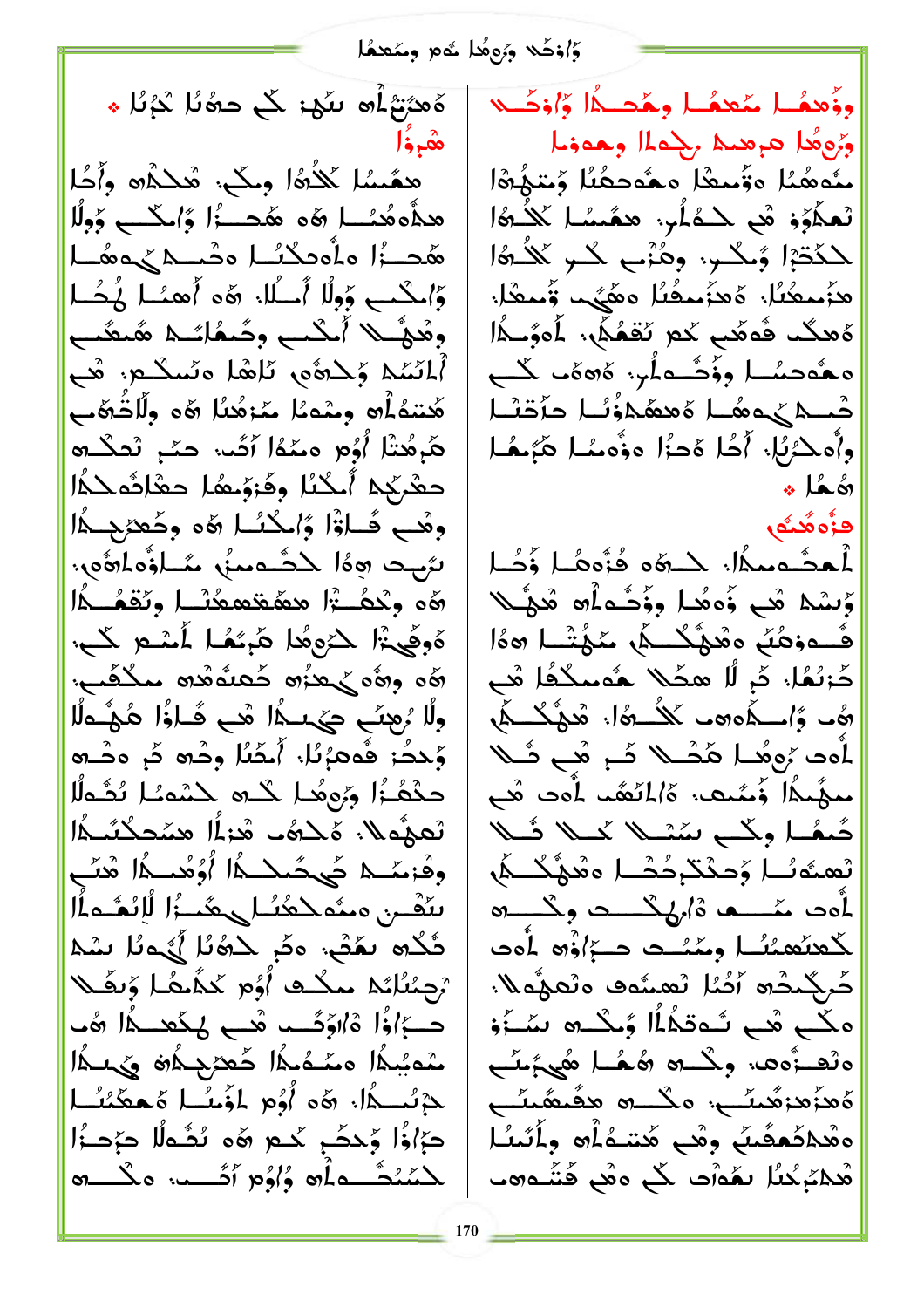ثُقُبَعُ ممُموَّى ثَكْلُه لِمُمْلُه لِمُكْتَبٍ. ەدَاتېب ھىئتكىدا كى ھكقمىت ەئەھەكما ھْلائېكتئىگا گە ئەكىئى، حُكْنَى هُـبِ هزَممعُنُـه اُب وِ اُحَــٰه ۖ كَـبِ هْبِ هِنُعْــدًا وِحُــووْدُاْهِ مِنْوَهْمَــا ەۋەئىُا وھْع ئَىـْـھُــع نُەتىمُلُھ ومْمَمْا هُه هُيُر وَهُما وِكْعُب كُبِّ. ەْھشْلەۋە، ھَوُھُتى ھھَشَا كُب: أَب هُزئُما هُحكَب وِّىكُعْسَى لِنْهِمَسِ الْمُدْبَّدَةَ مِنْ تَجْرِيبُ مِنْ الْمَسْدَّمَةِ مِنْكُمْ وِتَعْمَلْ هُوفَيْ أَيْنَ هُوَ الْمُحَمَّدِينَ الْمُحَمَّدِينَ الْمُحَمَّدِينَ الْمُحَمَّدِينَ الْمُ أەقىمىگا وئڭ بە جكَنْجْكْدُا وقە مْدَمَّا كَدُّىعًا وَولًا نْتِيْنَ فِي حَارُّوْمَمَّا وَّامكْنَا لِكْبِ هَٰداً أَوْضَدْ هُـُدْمَنْهِ وِيُّ كُلْكُلُّ لَٰٓاتِہُـٰلَٰ وَْبِي وِنْشُوڤ مَْبِي هؤُــد قُـاوُّا هُم هُعَّـدُكُـا أُوحِيَّـد هُهِ وُمِ وَحُمْدُا وَحَدَهُ وَهُمَا وَمُحَمَّدًا هْبِ لِمَكْعِبْهُ۞ هُـهِدَرُبُيهُا وَهُ٥ هَـاؤُا أُهضكك كالنُهلُه وحُلاهُا نُصكُوهِ. هُكْكُمُنُا ءُوبٍ نَفْجٍ مِنْ أُفْكِمًـٰ;َ إ شَوِيُبُا وَمُحَدُّلٍ خُنْفُلٍ وَمُن كُلاً هُعطــُلا مفَهِيهُـا لِـنفْمِهُـا لِمُعط وهْبِ قُسُلْهَا هَتُهَلْهَا مَكْتَبُو لَعِمْلًا حكْحُــا هُحعْدُمُــا نْعجَـْـوف لْاوْنْــا لمُوت هُبِ هُجَجُبًا يُضُولًا وهُبِ شَيْئًا هُكْفُسًا هُدخْبِ هُــولًا حنّقْهُــكَي لْعُــٰـٰهِ لا حَكْتَنْــا لِمُوت هُـــب مَحْــووُّا أكْسُلًا وفِّي هُا هُمْكْسِمُّا وِحُكْشًا بكَعْنِ أَجْلَ ومِّمْمًا وهُبْقُوبًا وَهَيْ وَأَ

لِكْتُنَهُا بِمُثَلًا مِنْتُ وَقَوْهُم حَجَّاؤُا لمكْدُا حُكُو مُـٰقفُدُا أَوْحِكُبِ وِرُعٍ. ەڭب ڭخنّىب اُوُم وَھەَينّى ەڭسە حتَّمُا لَّاحُــوهب حمعَّمُنُـا حهُـحَـُـولًا. لَّكْتُد مَمَّنْدْ مَكْبُوْ حَرَّوهُــِهِ أَثْنُـا ەكرېگىشە ھُدشْر مَنْتَا وَمىڭگىپ ھڪَلا ڪُھرُڊِــدُهُ وأُوْحُـا. هڪـه لحدأه للشاه وهنك مشاكر وُعْمَعِ إِنَّهُا يَعْتَمِيا هَمُنْتَا قَدِيْجُنَا وَالْحُدَّةُ اوَحِنَتْنَعُلَ وَهُ وَحِجَّمٍ هِزُجًا كُم أُثْكَمَٰ; أُهُ هَ مُ مِنْ الْأَعْمَاؤُ مِنْ هكَم هُداُل وحَكِنْتُ لَلْ هُنُدَاْلِ هَ كُبِ حِدُّووُنُـا وِهْبِ ٱلْمَرْجِنُـ لكنةهُدُا هُكْب هُبَتِهْا هُعدَتِسْلَا وَرُهِ هُنَا اللَّهُ الْمُؤْمَنُ الْمُؤْمَنُ وَمُعَهْبِ قُذَّەهُمُــا. أَمــو وَلِـــدُّەؤُرلَ هَعمُعــدُالُ ومَتَّبَّعٍ لِمَنَّقَّبٍ هِيَّتَةٍ! هَصَنُّهَكُمْ هُدەوۡبِّ ، ەػ۪ٚڔڲٮۻۢڔ مَمْنَا ەھۡدےٛۢۥ مَنْنَا وَلَا هُدًّەلَا هَوَ وُحصَّرِا كُبِ هصُّده فَهوَهُنُــا كَعْرَجِـــدًا وِهُوْا مُلحكُلُ، حَمْرُجِكُلُّهُ وِكْبِكُلُّا هُحِكْمَبُ حجَّەھھُا ومْعمْل ھُو وسُعُل وقْب هُوهْا أَلمكَد حشْرَجْهِ هُعِنَى الْمُ وَحْتَـب أَعِمْزُاهْـــلا، لْاهِمْــواْلِ وقْب هَنتمُاْ وَحتےہُاْ حَیْرَهُنَا ہُو واْبِ حفحكو لا يُحكِّفُ أَكْفِ كَب كَذَٰآا وَّكَٰا وِقُدَا أَوْحَقُنُـٰه اُرٖ وكَــدَ اهَىعُا. }}; ﴿ وَهَا حَصْرَ جِبْهُ وِأَوْكَـا هُشَمِلًا هُزْمًا ۖ ثَمَّ شُرْهُبٍ هَزْهُدُهُ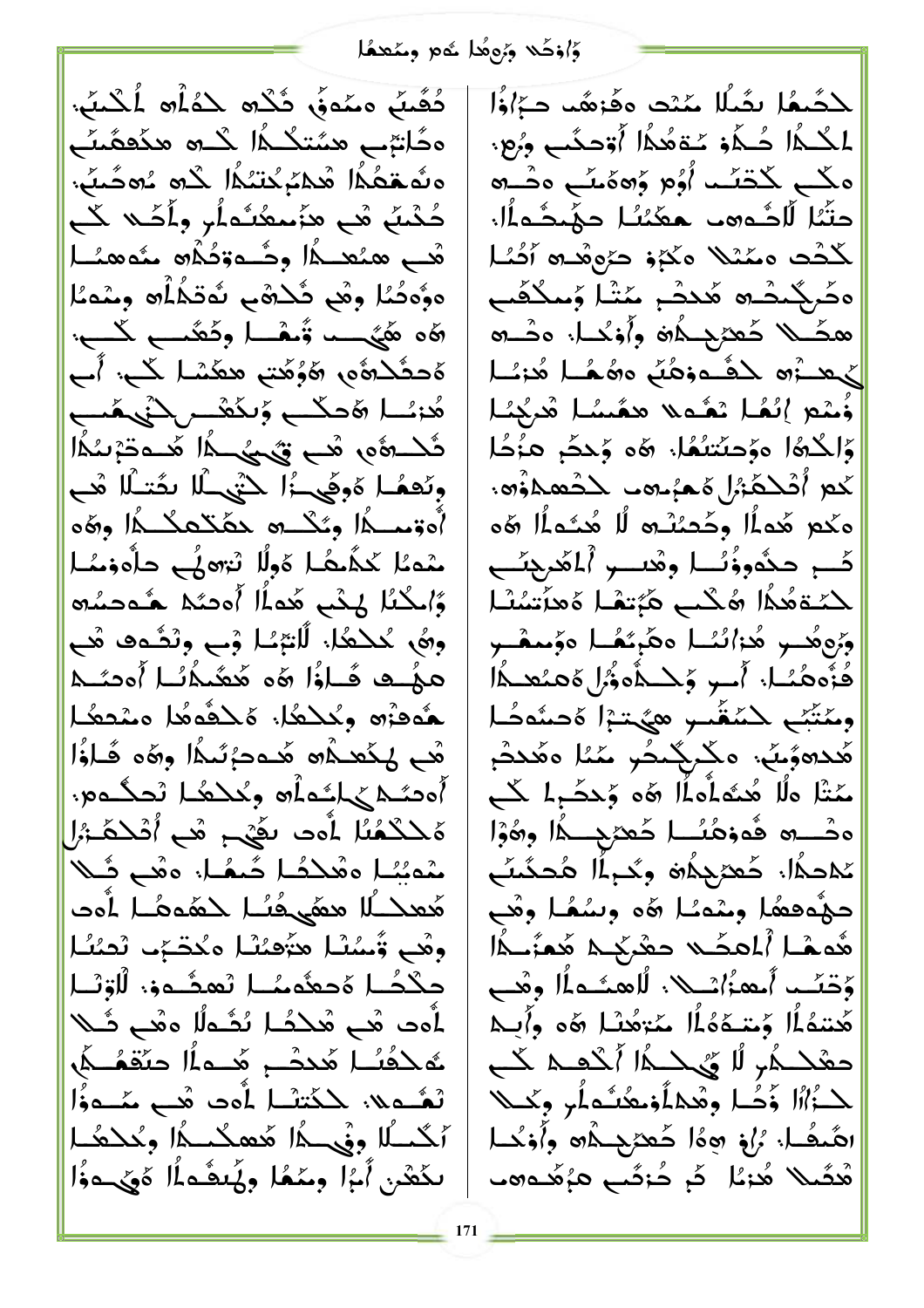هُمُا حثَكَاثُ لَحُكُمْ \* تحهزًا لَحُــا هَعزَمعكنُــا يُحــز وُّهمُــا هُ هزَمعكُمُل هُزِمُلْ. ۞ ه وِيُرِيد حَكْحَـٰـةُ أَل وئَــــلا، ــمعَــــــــلا بكْـــةُ أَا وكتبَــــــــــو وُدِسُمَّے ضَعفُـرِ هُ ُٖممُـا ﴾، 11ائــــ دAْھقْھُــدًا وِهُيَّْــەوِّىرِ وَوْئَىنَـــ هزُهُدِرٍ، مَعَّنْ كَبَٰٓئُهِ وَوَّيْتُلُو وَحَشَّلًا أَلَمُوْ: وَكَهُــزَهِ كَكَبُــرَهُـــع وَدُقَ كَــرَهُ ـــع كَعِسْزُوْا وِرَهُمْعُنُسَا) وُمكْسِرٍ. وَحَمْيَ هَٰٓدُهُـــه أَا وُاوۡدُــــا حهَّىثُـــه أُبِّ هْجَتْنَعْمَــرِ هَيُخْالَ هَالْنُــمِ حَكْتُبْهِ ا هِهَتِعِنْدا وُهِقْعِدِ كَمِيلاً هُجِدَّىٍ؛ ةاهُيم أَبُّه هُم يُعْيِبُنِ، كُمْ شُكْمُوهِ، %تقبر \* هُوهُا وِكُلْمًا فِزُوهُمُو أمضُومهاً فَكُره الْمُحَالِفَ الْمُحَالِ وۡدَكۡنُدُوۡنُهُ أَا ۚ ثُدۡلَاهُ٥نَـ ٖ ؞ ٥ثُعۡكَٰاحَـٰٮ ەكەڭىمگەڭ ئوھەت مەھمۇھەر مْدِ مَنتكَهُلًا هِنْتَهَا وِثَهُوًٰا هُووُّهمُـا. ەھْم ئىكْلەھ ئىمكىگە ( )ئىملىر ئىك ئەھ حكَبَٰٓا وُحكُم قُعْصَدهُ) حكْبُصًا هُصًا. وُبِمُحِكَمٍ مُنْتَ هُدِهِ هَذَا وُهِمُحِتَالَ لحدَّكَبٍ، وَّمعثَكَ مِثَهِ هُمُكَ وَمَّةٍ هُكَ ەھەدەئار كېمەشىل ۋىڭى، بۇڭرا ولَّاه لْلاوِضَۃ هگُده تَفَضَّسہ حَدُّنُـا **یْدُیُل چ مْمَبِرْدُ** همُسُلم للأَهُا وُسْكَىٰ: هُ٥ وضَّر أَسْلَاسِو

كَنْمَتْنَا هَكْمًا هَثْمٍ كُلٍّ وْبِ لِمُوت هُزئُما وَحَـــهُ أَبِرٍ كَحَسَّــوو مَّـــووُّا وأوتُمكَ بدُلًا: هُجِعْجُودُرٖ فَيُحِيَٰهَا أَهْمَلَائِـA نَـٰارُو. دَخَاوْنَىــ كَـْعَـٰدَكَـٰا وڤَـهقَزُمُــر اؤُـــرْل ههُـدَحــَرَب مَنْـَـا نَكْلًا لَحْمَٰا هُبْكُما وُلِّكُمْ لَحْقَدْهُمَا لمْوَد وِذُومُسًا وِمَثْسًا وُوِقُووَهُنَا ىكْشْما ، ەقى زىُسُما وشْقەئكْس سكْتُا نْھُەم، حْقُومُا وْبْ وُحْب حَمَّىــــم أبــــم ميُـــد أبـــم ثمينَـــم ەئلىنىل ئىبن ەَخْكْفُنُا وِنْحَجْْدَهَا للأحدُ ممارًا ووُدُولُه وَكَلْمَوتَكُم وهُــزُه أُبِن هَـكَيْهِــدًا ولْمَكَهَفَــد وَحَدَّمُتُمَا أَوْ وَالْحَدُّومِ مِنْ أَوُ مِحَدَّمَا أَسْبِ كُمكُماً مَمَّنِّدُماً مَّى أَمَّى أَمَّا اللَّهُ لِهَكْتُمَا ۚ وَبِ وِحَالُوْمَهُا هَهُنَدُا ەَاڭىسىرلَا تْتوسْب ھُت وِّھھَنىئَسلا لِمَكْلِدُهِ أَلا وَحِعَدُا. أَلَّا مَمْثَلا هُذِب لأضك الأناكم لنشفوه أولاء انحرفك هُكْمٍ وِنُعِمًا. هَكْنَعِمًا لِمُوتَ كَجَرَةِ أمكْلًا وكمحْده وهَماهُ هُ الْمَكْلَا لِهَا هَٰهَ لَمْ أَسْمُنُهُ وَتُكْتُرُ كَلِمُونُهُ وَسَعِي وَكَنَعْمًا هَكَفِيءُ أَنْفَذَمَا ثَاحَةُ وْدَمِمُلُمْلِ لِكُمُلُّ هِتَمِيلُوا هَٰذِوِيُمْ مِمْثَلِ وَّاحِدُ حَسَنَ مَسْتُمَاْلِ وَهَائَـــوالَٰہِ لَٰل قْدْفُسْعُنُنْــدًا، أَخَنُــا وِضُــرِ مكْــر لْمْكَلِّكَ وَهْلُو لْمُفَهَّعْ؛ وَّدَّمْعَكُمْ نْزَةْ! ەڭكْب نْعكْلَىس ەڭبو نْھيَّىدو ەتقچىسە ەئتەۋا ەڭگەشىر ھېگىگى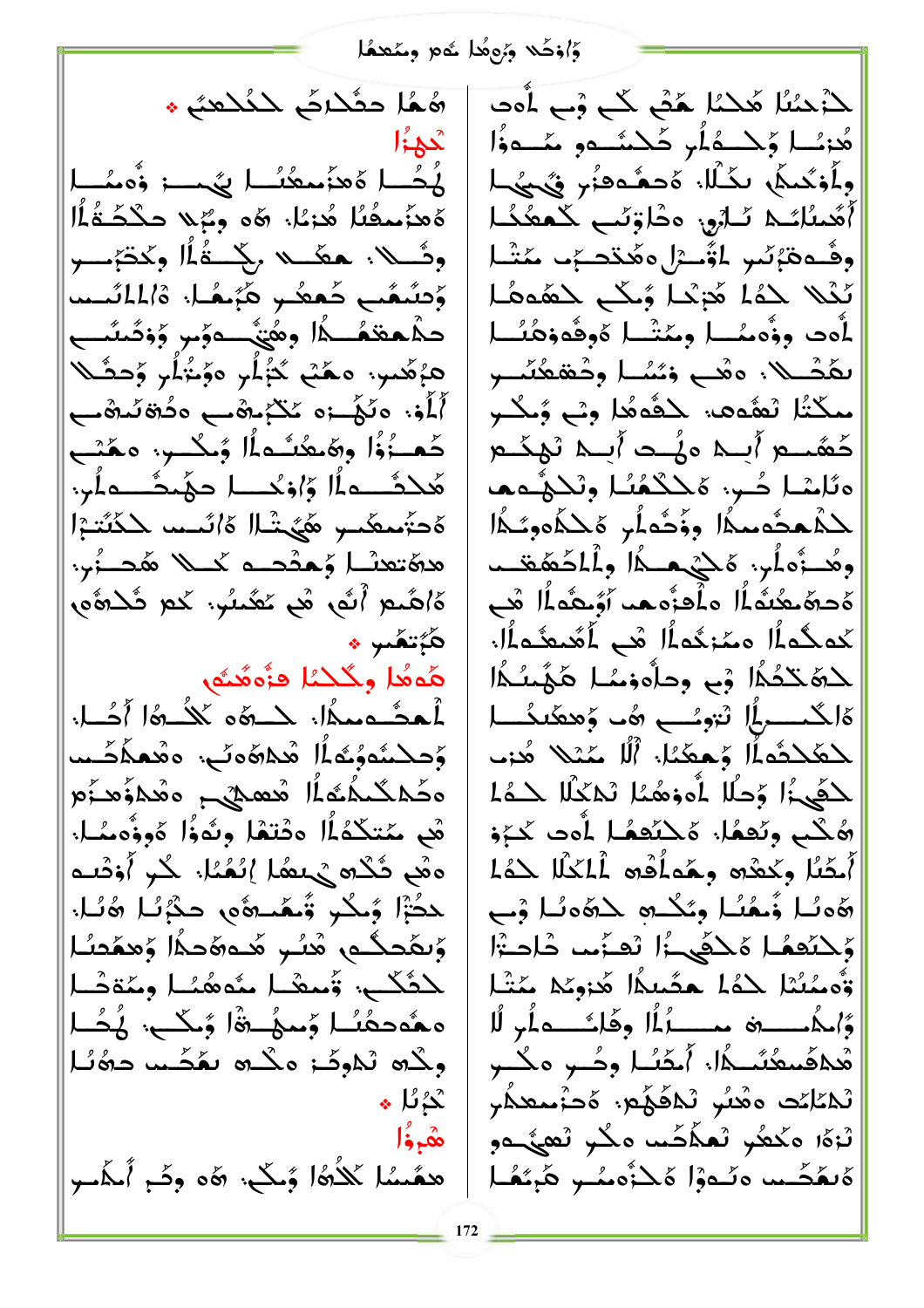كَمِيلًا هُدِمِمُسِي هِلَمِسَمَىٰ: هِمُفْسِي حهُىڞُــه اُب هُـ:ىُــا ٱمنُــا لَّا هُدَوِّصْنُــا ووْهمُا هَبُعُا كَمَكْكُمَا وَكُمْ أُسِرِ ْ رَحِمْنُـــرِ ۖ حَتَّىمُنْــا رُجْـــــــم حَبْـمـحــــمُرِ. لِكَعْقَدُلَا أَحقُد دُّءَوْدُمُرٖ كَمَّهُتْلَا أههْما حدَّمَنْها لحظَ وهُ أَا حَهْبِ الْمَسْتَرَةِ مِنْ خَسْتُنْـــــو لِلصَّبَةِ سَــــوُهــ أَلْحَجَــــــز كَعِذْمِمِكْتُــهِ لَمْ لَلْوَحُـــل هُثْـــي أَأْوَّهَب هكَتِيْهَا هُمعُمْدُهِ أَا وِقَاوَّا هُمنَے ەْھْھَنْسَا ەۇڭسا. ۆھسۇم ھُسزُّەلمُر هْلِي دهَمنِي. هکملا هَدـزًا وُمكــر لمَكْتَبٍ، هَجَرْ قُوتُها كَهْلِتُكُوب هَـزَو هَوۡصًا لِحَقِّي تَنِبِ: هَأَهُا هَضَبۡهِـ لمَنْقَفُكُمْ هُرُكُمْ هُعَدُّهِ كُلِّ هُمِ ثَكِــوهُ هُدشَــا هنّتُــا هُمحُـــّتُواْ وَسِيِّمِكُمْ أَنْ هِـــةُ لَكَــــ وَتُعَكَّـــب هُوجُعَا لِمُوحِكُلًا، وَوِلًا حِمَى: مَٰى لَمَاٰذُلًا، وَهَٰنَهٖ ۖ كُمْ حَسُّرْلُومًا وَٰاِحْکَمِ وْالْمِيكَةِهِ هِمُعِيْدِيَائِكَمْ أَلْمَرْمِيهِ، أَمِثْنُا وكععده حدثم تشكرا وأئماً المتحفظ وهُوَحُـٰلاَهُـدَّەلُمْ نَـْعَـدْهُا، ونَـهُـڢ ـكُـر هُدَمَمُا مِأْوَوُحِدًا مِلَادٌءَ وِهَكْمُـر لِحَقُومُهُمْ الْهُمُّا \* بكمأا وزدارا مِّمْلا لِلثَّقَمُّمُّا وُمِكْمٍ هِمُتكْلًا هُزْمًا لَكُلُّهُ!. أَحَكُنُا وحَمْدِكُمُنُاءً مِّي بِكُنُّاءً لِمَادِهُمْ الْمَوْرُوُ الْمُحْسَنُ حَمْدٍ رُوهُـا هُنُا هَبُسُا كُــومكَلا أُثْلاهُــٰ;ْ إِن

لًا محكّمے:ًا، ولَّا مُعمدَّمتُ الله مَمْحَد كَّرْنُعُـا حَرْجِئْتُـر، ەھَكْـْــْمْ ھَـلْـــر هُهوُهُــا رْجِئْنُــا ومَمْشَــا إِنْقُسْـاً ەكْبِيْدِ كَبُنْغَا وْتْبْ وْقْشْرْ آَصَٰلُهِ. هْبِ كُحِجُّهاً! وِهُـاوُّا هِقُمْحُمُنُـا هزَّىعًا وُهِـأَصْلَا، هُهزَىـمُ حَهَّىحُه أُـر لحدَّمعْهـذَا ومَتْه الصَّدْهُدْسُلَا وَهمَكُمْ وَهُمُلًا مِكْبِ أُوُّلُ وِكْتِرْهُمْ وَمِكْسٍ وْقُعِمُلُدْاً: أَلَكَ هُــزَب حَزْمِعَكَمـِ لِكَــز كّب حصُّـوحدُرُا ولَمْوَصَــدًا وحُــرِلًا وَمِكْرِ هِكْمُسُمَاْ هَاؤُكِلِ هُوَصُل مَكْنَهُ فِي مَنْزَوْ هُي شَكَّ هِنْمُصَالَمَ وهُ ذَكُلُ اللَّهُ مَمْتَ أَلَّا، وَهُبِ دُكِي حدٌمناهُنَّا حَدَّسْهَا، هُدَادُه أَل وحُملا حَكْدَحُصْــة، هَحَمَّىنًا مَحْمَدُهَا ەكرەگەلگ ەدۇمە ئەقلا مىھئا. هَحفَكفُدُه الرُّاهْرِينَ، الْمَشْكَمَة كْلُهُنَّا، وَحُمْدُه بُنُمْأَا واٰوَّٱا وَحْزُوْا، حدُة نَسا وِدَّسُا، حَمْهَمْهُمْسَا الْأَسَّا. هَكْتُرُهِ هَٰهُ مُحَمَّوُهِ وَهُمَهُمْ وَلَهُ عَلَيْهِ مِنْهُم وْهِ مُنْسَـــدًا. حَكَمُـــا هِ هَمْ مِعْنُـــا. ەْھھّەھُـــــــا لَّا ھْدۆخدىكىــــــا، ٱلَّا اشْكُمْ مِنْكُمْ أَلْمَعْنَا، ۚ وَصَدْرَا الْمَسْتَمَدُّوا ۖ قَابِّب حَكَبَتهْـا هَحْدُتُـم حُــف أَهُمسُبِ هَدْزَمعكَــم كَـعْنَـلًا لِكَبُودُــٰٓرَّا وُكِنْ وَهُ وَأَعْدَاسُكُ مِعْمَلَكِينَـــ، ووُودُنُا وهَبَّتِهَا وَدِكْتُتِهَا هِوَهَتَعِثَـا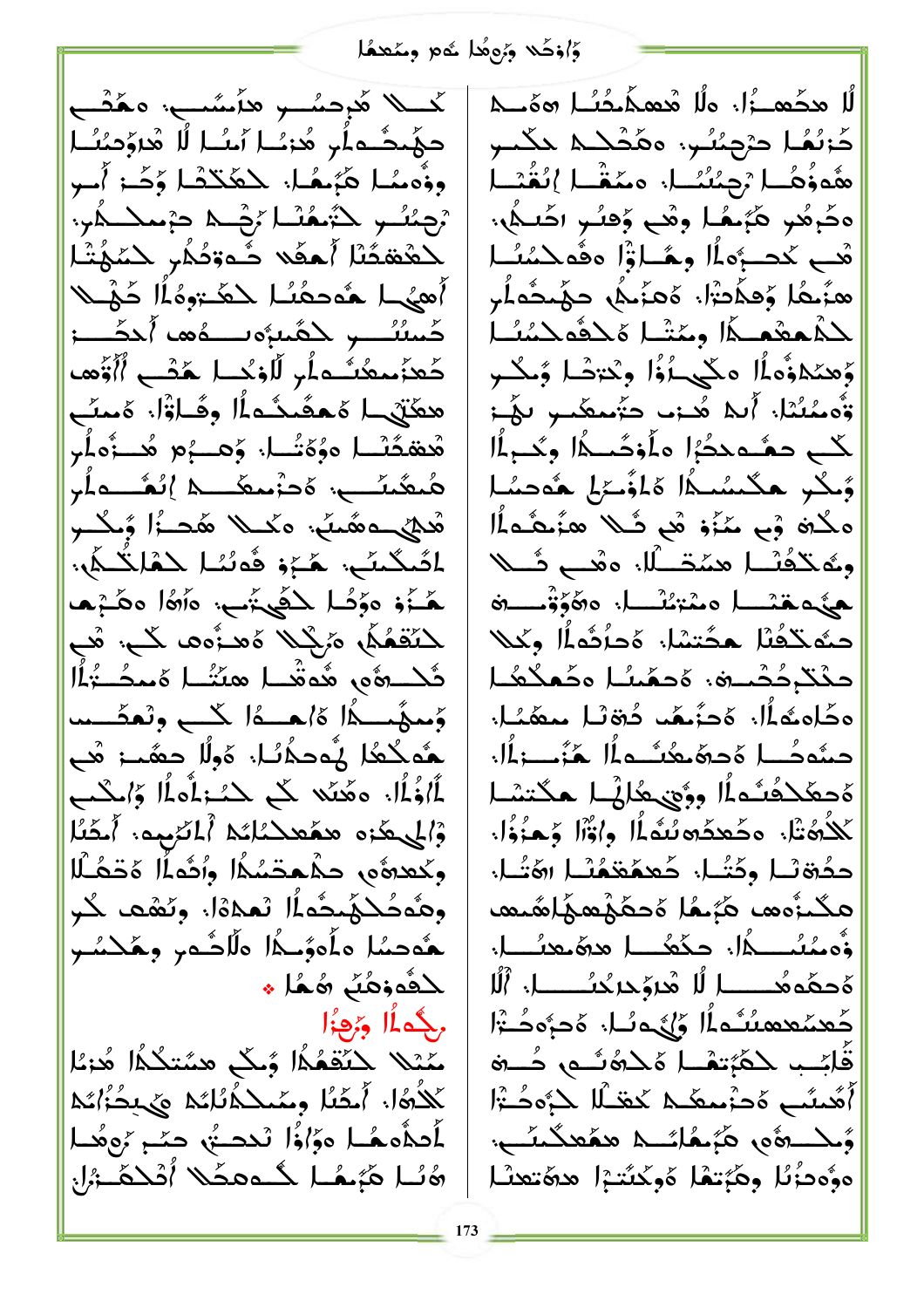وَأَوْحَلا وَرُوهُا هُوم وسُعِدُا

أَهْلَا هُمْ أَمْكُمْ وَ30هُ وَلَا سَمَّهُ 9هُمْ ھُوۡطًا کُمۡ مَّبَ }نُا ٱهۡنُــٰلا}، ەقىع ضَـ أَما حُد بعُمْداً! ومَمْثَا أَلَمْت فَلاَيكْمَا حَرَّمُــا لْأَهُـــــمْـــ رَّــــــز وْهِمُــا وُمكّـــح هْدْلُ:فُــا حيَّىـــ;ُّه ا فُهمْــا وْرَب حنْكَرِدُدَّىبَ، حَدَّےمِعُ تَدَيْبَ لَا هُذِب لمُعدَّد حصَّدتُكُمُّا وُهِهَقَكْنَـا. ٱلْا حَامِكْــــــــو الْمَمْدَكَـــــوه حعُّـــــــــــهــدُا لَا الْأَبْرِ حِمَّتَــْـــــــدُاُ! وْ تِكْلادُّى وَحنّتنُمُا حُتمْا. ٱلْلهُ اْحْجُا كَامْكْب وهُضْلَـــه نُمْتَـــزُّه أَمْ وِنُعْنُــهِ هُو. لَا لَمْقِيْـــر كَــــلا أَمْكْــب وْاجْعِد حعْزُمْدُدادُّى كَلَّمْد مْد مَّتَــهُ أَلَى الْأَ أَمْــد شَيْـــلا أَمْــُـب وَّاهُمىلَائِه ٱلْمَاكَٰك كَمِلًا ۖ اُحْشُومِهُر هَنْد خَزْنُهُا وِلْمَالَ هِ صُـرِهِ. ولَا هُبَ هُعهُما كَتَهَما هُمْهُكُمْ، ةُاضْع ەھُـاھ ھۇمھُـەلُر ٱلمۇھنّے ھئــو هَٰىعُنُمۡلُرٖ وَلَٰا حَثَانُهَ لَٰهٖ لَٰٓ مَحُدۡلُو ﴾ُڡ رَهُ هُــا أُمِنُــمِ كَـــو وُمْـــع حنَّتنُهُــا. هُحِـــوُوْا مُحْمَّدِكُــا وَّحُــوالُرِ مُـــوَبٍّ أَهْلِمَا وَهُنَّمْسُمْ أَبِلَهُ كَمِلاً أَمْكُنَبَ وكُمه حرةُ مَمْلًا لِحَقْبِهِ مَنْ حَثَّةً ا لْمُتَسَارِ. معنّے ہاُمکے وقّے ہوُقتے هُوجُرْلَا وُسِجُلًا حجَّىٰ وَفَقَـّىٰ: وَهُــِ هُوَدًا حُكْسًى حِمَّاتِسُكًا هَحكَمِسَكًا كَمِيمْ لْمُنْهُدَ مَصْصَفْهِ الْمُسْتَنْسِينِ رَحْمَةُ حزَّىــدًا وُحكْـــو مدْهئـــا وِوْحَـــولَمْرِ. وْاٰلمُعَكَّمْ خَرِهُكُمْ وَهُنُكُمْ وَهُدِي أَحْكُمْ

أَهْدَاهُ لَهُمْ سَرِّهُهِ الْمُدَّةُ مَا هُمَا لَهُمَا كُب وِيْسُ هَا حَكْسَاهِ بِالْحَقَسَةِ لِلْمَعْصُدُ مِنْ الْمُكْرِنَ مِلْمُسْتَمَاءَ مِنْ الْمَسْتَمَاءِ ەڭدوذُبًا وقْب كَـدُلُر، أَكُـا ەَحـزًا ەۋەمما ھۇمغا شىغا م **ۣ**؋۫ۛۄۿؙۮۿ أَحدُّومِهْ). كِنَّة حُدَّدَهُا وكُدالُ إِنْعُمُا كِنَّهُ مِنْكَكُنَا وِشُعَاقُدًا هُ الْمُعَالَمَ وَحِنَّتَنَعَلَ حَدَّةٌ وَ عَزَمِعَتُمَا سررْهُه لِـمْهُ، نِـمرْدِ لِــْهُمْنَهُمْ لَمِحْـولًا وهُـومؤا، لِكَـرَهُو أُهمُـا وثَلا مُاصَّع ممُرُوطُ وثَلا هُتنـهُ. لِحْدَةُهِ مِمْسُلًا دُهِمْنَا وُحِذَّوْكُمِيْدًا لَّا مْدْكَهُد، هُحفُّومُدا لُّا مْدْمُكْلِدْ؛ وهْمِ كْمُنْا لُا هْلاَفْعُـْتِ وَشَرِّحْـلًا لُا مُداوِوْنٍ وِكْنَ ءُلَا ﴾ **مْمَرِوْا** مَعَّنُوْ حَقَّدَةُوُكَة مَا أَوُّسْ حَيَّتَكَة مَ ەڭلىسىم كُذّْئُستَ وە مُؤْسَسِي حقَّة وَكُنُـــــــــة من مَنْ مَرْكَــــــة مَزْنَة ههُــــةًا. وهُـــــمللكُلُه هدًـــــدًو دِيَكُوْ الْمَادُوْا مِنْدَادًا وِيُكْلِهِ ۚ هَبِ همّكُم لمُوَوَشَا كُلِّلُه ومْ همْسُلْ لِمُدَوْنَ وُهِيرُه ضُبْطٍ هِنَبٍ لِّأَوْجُبَ تَعفَّا حاڤَحْرُبًا. وفُصْحًا حَضَّفَاًا وَهَيْ الْمَهْوَوُهَا. كَمَلا وْالْمُزْهُمُ مْنَانْمِنْهُ ،بِلْمْكَ سِكْرُ الْمُنْتَمْتَ حْمِيع: كَمِيكُمْ هُدِ مُكْتَبْهِ! وَلَا أَحْدُهُا ۚ: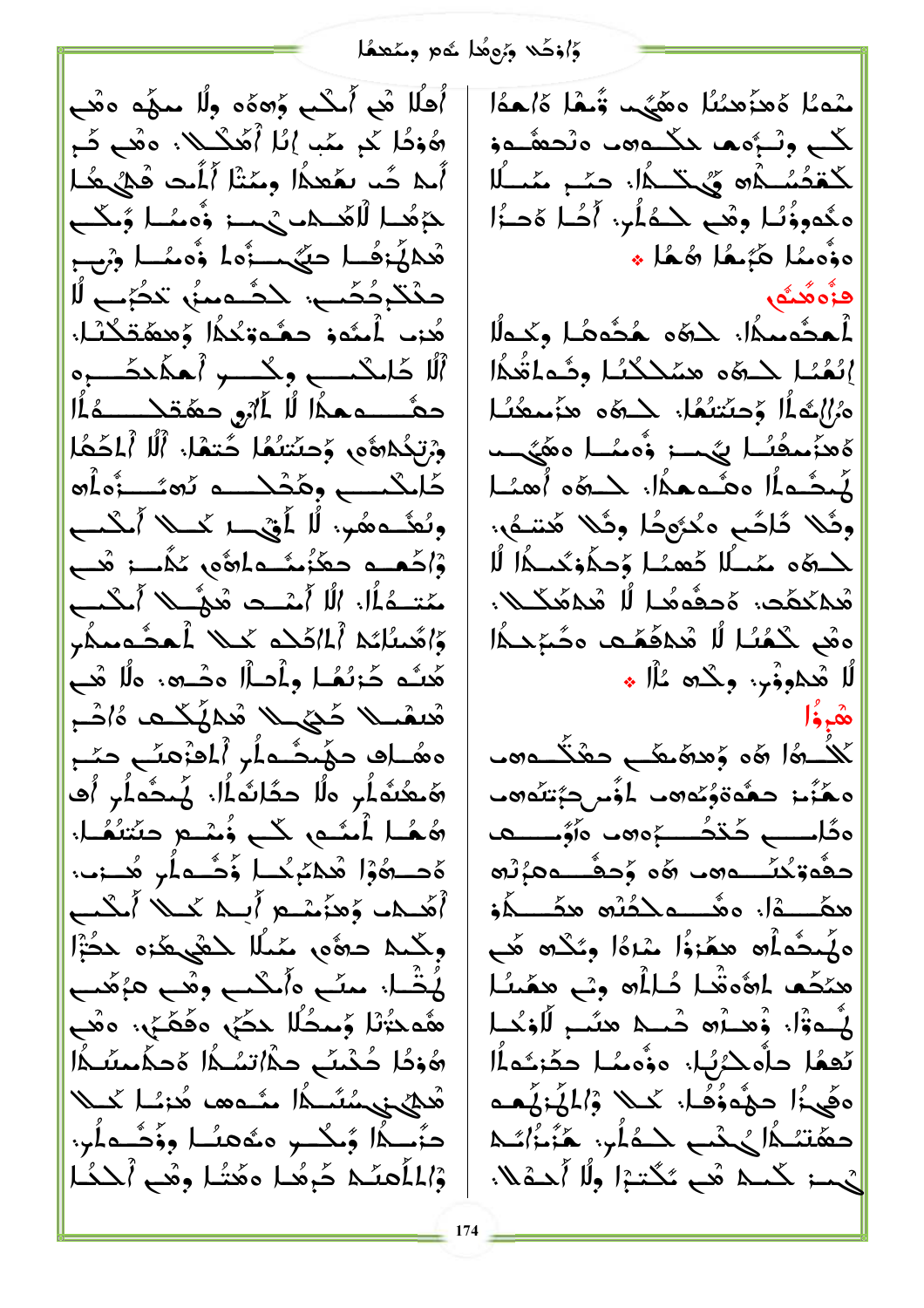أَئْكَلَّ كَحَصَبٌ حَعْبُثَكُما الْخُصُوفِياً! همّىگف، كَتَبْعِيݣَا وُحْكُكُم أَوُّسْمِ ةُاكْتِعْصِرْ: وَّجُلْ هُبَ هِيئُولًا وَوُسِعَكُ }نُعُداُرٍ. كَلَّمَ: شَي هِعْدَمَداً وِأَ}وَّدَاُا أَف شَمُّا هُذِمًا مَّدِّه کُے حَتَّمعْدًا، وَلَٰا أُس وَّدُّه! وَّهمكَب لَمَاحكَ، حــ3لُّه لحَعَّزَهُنَّـهِ أَقْنَــع لَلْــهُ أَر حَنَــرٍ هُ وُسْؤُهُم هؤَمَا كَعِمَدًا حَزَم ەُوكھُــەۋەھەب وكىلىھُــا ەْمىـــاْب بِكُلُده وِهَبْنَا هُوِكُعِكَا لَاجُبَا هُزِينَب هُوهُ بِهِ أَيْنَ الْكُلْبِ أَهْلِمَا الْلَّا هِجْهِ هزُهُس حتَّ عُدْرًا، أَحْا لًا أُهفَكِ حتَّــد ضَعبُدًا أَحُـــا وَّـكَـــع ٱلمَّنَّــــم هِزَمِعِكُمْ أَلْمَدُومٍ مِمْنُسُلٍ أَهْلَاَهُدِهِ } هُبْهِي أَمِرٍ وِكْتَحَْدَا وَوَّى كُلِّي. هُصَلُّ كَ: هأَلا أَس كَدَّبْرا هُـتُّووْا ونُوصُّهَا. ەَحەمَد وِلَاحزُوْهِ لَا عَرِّكُمْ وَلَاحِقزُ/صَلَا لًا أَهلُه\$ەدِّكَب: حكَّسر ۞ه أَهلادُّمَّب قُصِي حَزْهُكُمْ وْاهْكُمْ هَٰدْهَنَّـْدَوَّىٰهُ ۖ ھسّمئنّىدُا، كَرِ هُڪْئِٽَ أَهِدَّەوَكِتُو كَلُّسْتَمْ، وَضَيُّوبُ لَمَّا لَمُؤْمِنَتُمْ وَهُكُمْ هُدُيلًا وأَهكْرُبُل هَٰذِك مَكْسِدًا وُهكَذٍوْ ٱلْلا ﴾ أبيا لمُووّْل وَاوْوُدْلا وحُمِعُبِ كَعْمَا مَّزِهُا إِمِيُّرَتَّبِ كَمُبَا وِكَيْنَ دِيْخَةِ لِلْهَامِنَا مَمْرِؤُقٍ مَسْرُدَتِ أَنَّفٍ حَمَّمَكُنَّ وَّخُتَلَ وَٰٰٰٰٓٓٓٓہِ کُمُوں کُم کُو کُو وَاللّٰہِ کُوۡنِہُ کُوۡنَہُ کُوۡنَہُ کُوۡنَہُ کُوۡنَہُ کُوۡنَہُ کُوۡ وأب هُام أب خَاقُبٍ. هِ هُنْ ھُكُب ەَوَّاسو ھُكُب كُلُبُ دَعَوُفٍ

وَّدَٰٓءَ ۖ مُسبُمَّا وَوَّهَ. وِهُوَكُلُّهُ ۖ دَنَّكُمْ لْمَشْمَلًا مَكْلًا هُمَا حَقُلًا مِنْهَا ەھَنَّىـزُا ھُھكَمكُـا كَعزَىمعُنَـُـەلَمِ. مَكَيْبَ مَعْشَمَةٍ وَٱلْمَعْضَّدَةِ شَي حَتَّمَـٰاً. لًا نَـــ6% كَعكـــو وحُـــة هنَّمعُــا هْ اُحُساْ الْمَ يُسْمَدُ مِنْكَ الْمَسْهِمْ يُّدِّمُ لَكُمْ حَاْحِبًا هَٰ لَهُ هُنَّمَٰ الْحَبَّمَالِ حَبَّمَتُ دَّائْــا. ەَحكَـــلَّا هُدىُنْــا حهْـمھُــا هُحعَكِمصُـلًا هؤا. كَـــلا ولًا حصّــّى مْدْمِ وَهِمْ لِمَّ. هَا أَنْ أَهْشَكْتُ وُحْكُو معَبٍّ، وَّلَى قَادَمٍ وِلُحِت رَجَّت كُمْ رَجَّتَ دَّمَ لَا أَحكُم كَبِ دَمَدًا حَسَّائًا دَٰانِبۡنَـا وۡحِذۡتَہِڡُھَٮ ٖڡُعِسٗـا ہُٮ ولْمَعهُمْ حُلَّتِهِب هُزْسًا. ولَّا حُلْتَهِب شَامَتْ الْمُهُمْ نِسْرٌ مَكْ. الْمُتَعَمَّل ەكتىمگى ئىقى لا ھُەەۋسُر وڭھىد لِكُبِلُرِ هِيَّزُفِكُلُّ وِهَٰا أَنْبَا كَعْفِ أَمكُم حَرَّهُا لِحَسَّمَكُفُرُه ومُحْكُمًا. أُهْوَجِيمَ لَحَمْ لِلْحَمَّيْ الْمَاءُ سَّرْجَعْهُ الْمَرْ وُحكْمة، ثَمِ وَهَعطِمُة كَمِلا فَقَصَط أَتَبْسٍ وَوَدَبَقَسِ ثَــلا هُــلا هُمعُـل وأهكأومد غُمْدكُهِ . أُه الْهَكُم سكتْك الكِمْ أَمَنَّ مَا مَا مَكْتَ ۿڞٛت؋ۥ۫ ەڵؙ؋**ڹٛڔ**ۑۢ؎ڷڞٛۿ؞ڡڵؘۏۅٛ*ٝ*ٳ كْتَعْبُدُ لِمَكْتُمْتُ لَلْ وَلَا لِمُؤْمِنَ كَاهِدُ لِمَدْدُهُوْا هِ هُمْشَدِينَ أَهِ أَيْدِهِ هُذِب هَٰلًا حَدُّهُ وَبُنِي حَـدُاُهَ. حــهُت وِلَا ـاُومىكَـب مْدْيَــٰلا وِلَا حُــٰدَىلَـات. دهُ وْٱللَّا ٱلْعَلَـٰهَاهُ وَٱللَّهُ هَذَاءُ وَالْمُعَلَّمَ